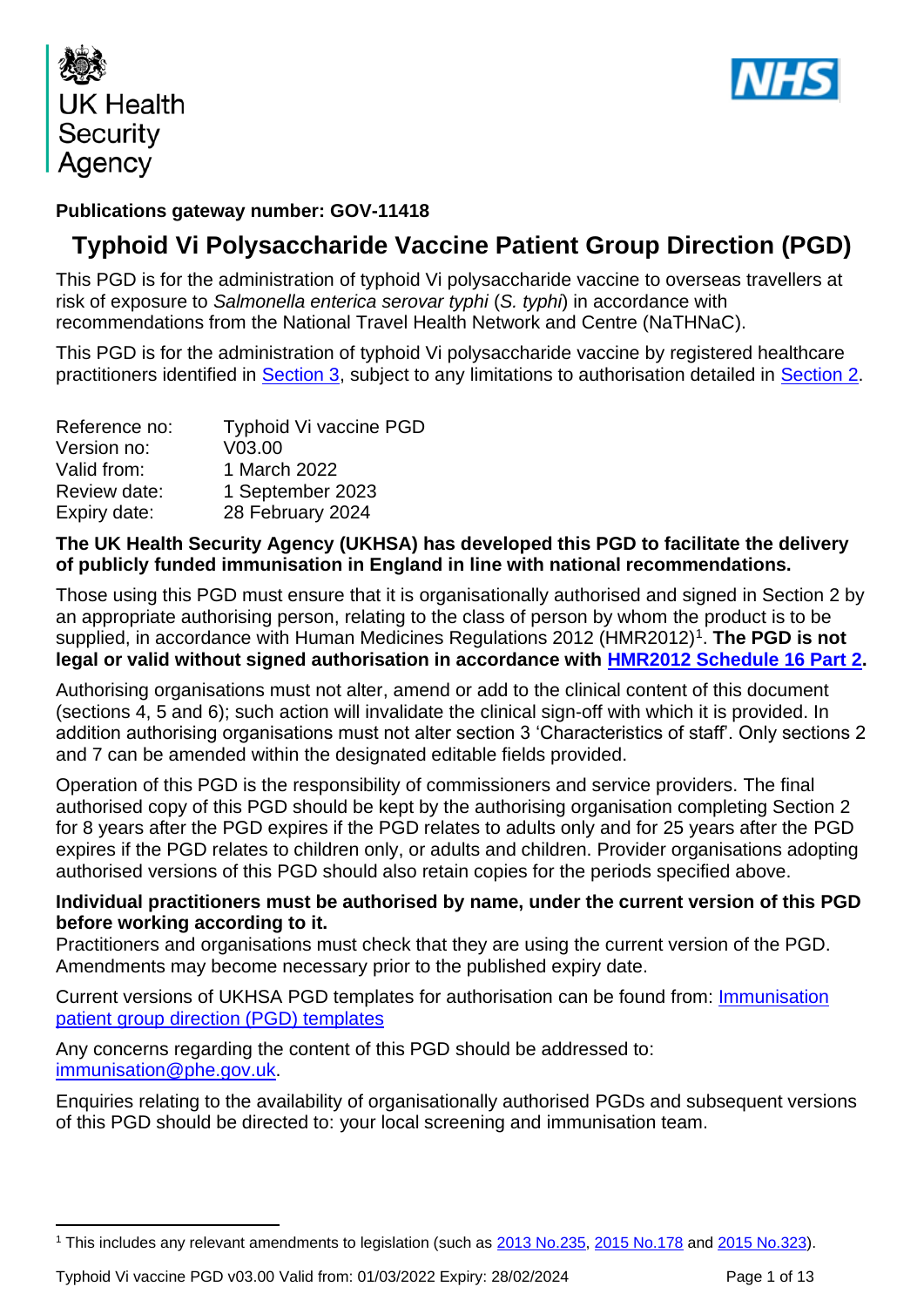# **Change history**

| <b>Version</b><br>number | <b>Change details</b>                                                                                                                                                                                                                                                                                                                                                                                                            | <b>Date</b> |
|--------------------------|----------------------------------------------------------------------------------------------------------------------------------------------------------------------------------------------------------------------------------------------------------------------------------------------------------------------------------------------------------------------------------------------------------------------------------|-------------|
| V01.00                   | New PHE typhoid Vi vaccine PGD                                                                                                                                                                                                                                                                                                                                                                                                   | 30/01/2018  |
| V <sub>02.00</sub>       | PHE Typhoid Vi vaccine PGD reviewed and amended to:<br>include minor rewording, layout and formatting changes for clarity and<br>consistency with other PHE PGDs                                                                                                                                                                                                                                                                 | 28/11/2019  |
| V <sub>03.00</sub>       | Typhoid Vi vaccine PGD reviewed and amended to:<br>update logo and reference to Public Health England (PHE) to the<br><b>UKHSA</b><br>update cautions section to make reference to facilities for management<br>of anaphylaxis and the vaccination of individuals with bleeding<br>disorders<br>update references<br>include minor rewording, layout and formatting changes for clarity and<br>consistency with other UKHSA PGDs | 16/02/2022  |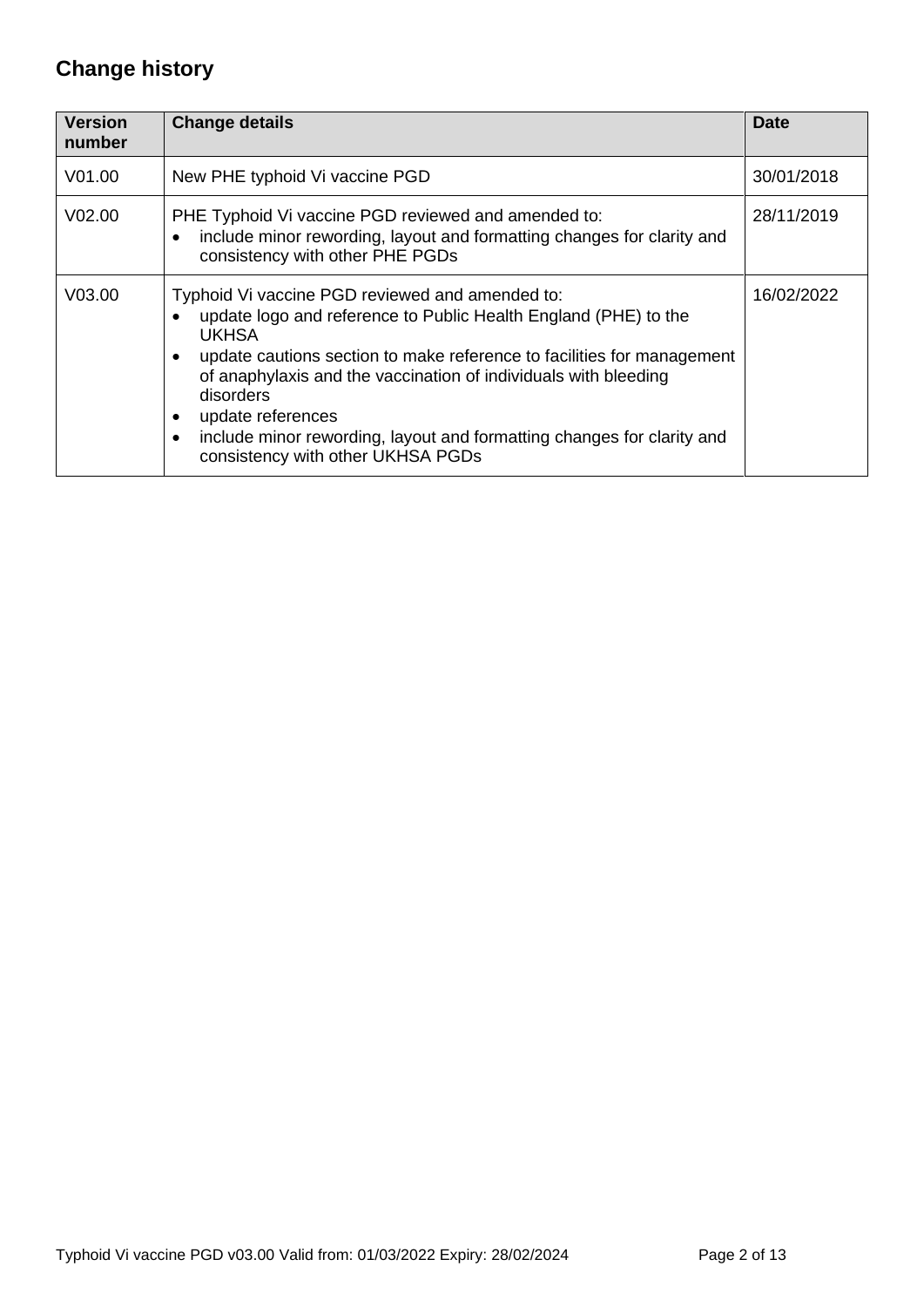## **1. PGD development**

| Developed by:                                      | <b>Name</b>                                                                                                           | <b>Signature</b> | Date       |
|----------------------------------------------------|-----------------------------------------------------------------------------------------------------------------------|------------------|------------|
| <b>Pharmacist</b><br>(Lead Author)                 | Elizabeth Graham<br>Lead Pharmacist, Immunisation and<br>Vaccine Preventable Diseases Division,<br><b>UKHSA</b>       |                  | 16/02/2022 |
| <b>Doctor</b>                                      | Mary Ramsay<br>Consultant Epidemiologist,<br>Immunisation and Vaccine Preventable<br>Diseases Division, UKHSA         | Mary Ramsoy      | 18/02/2022 |
| <b>Registered Nurse</b><br>(Chair of Expert Panel) | David Green<br>Nurse Consultant for Immunisation,<br>Immunisation and Vaccine Preventable<br>Diseases Division, UKHSA |                  | 16/02/2022 |

This PGD has been developed by the following health professionals on behalf of the UKHSA:

This PGD has been peer reviewed by the UKHSA Immunisations PGD Expert Panel in accordance with the UKHSA PGD Policy. It has been ratified by the UKHSA Medicines Management Group and the UKHSA Clinical Quality and Oversight Board.

## **Expert Panel**

| <b>Name</b>            | <b>Designation</b>                                                                                                                                   |
|------------------------|------------------------------------------------------------------------------------------------------------------------------------------------------|
| Nicholas Aigbogun      | Consultant in Communicable Disease Control, Yorkshire and Humber Health<br>Protection Team, UKHSA                                                    |
| Sarah Dermont          | Clinical Project Coordinator and Registered Midwife, NHS Infectious<br>Diseases in Pregnancy Screening Programme, NHS England and NHS<br>Improvement |
| <b>Ed Gardner</b>      | Advanced Paramedic Practitioner/Emergency Care Practitioner, Medicines<br>Manager, Proactive Care Lead                                               |
| <b>Michael Gregory</b> | Medical Director for Commissioning, NHS England and NHS Improvement<br>(North West)                                                                  |
| Michelle Jones         | Principal Medicines Optimisation Pharmacist, NHS Bristol North Somerset<br>and South Gloucestershire CCG                                             |
| Jacqueline Lamberty    | Lead Pharmacist Medicines Governance, UKHSA                                                                                                          |
| Vanessa MacGregor      | Consultant in Communicable Disease Control, East Midlands Health<br>Protection Team, UKHSA                                                           |
| Alison Mackenzie       | Consultant in Public Health Medicine, Screening and Immunisation Lead,<br>NHS England and NHS Improvement (South West)                               |
| <b>Gill Marsh</b>      | Principal Screening and Immunisation Manager, NHS England and NHS<br>Improvement (North West)                                                        |
| Lesley McFarlane       | Screening and Immunisation Manager: Clinical (COVID-19 and Influenza),<br>NHS England and NHS Improvement (Midlands)                                 |
| Dipti Patel            | NaTHNaC Director, UKHSA                                                                                                                              |
| <b>Tushar Shah</b>     | Lead Pharmacy Advisor, NHS England and NHS Improvement (London<br>Region)                                                                            |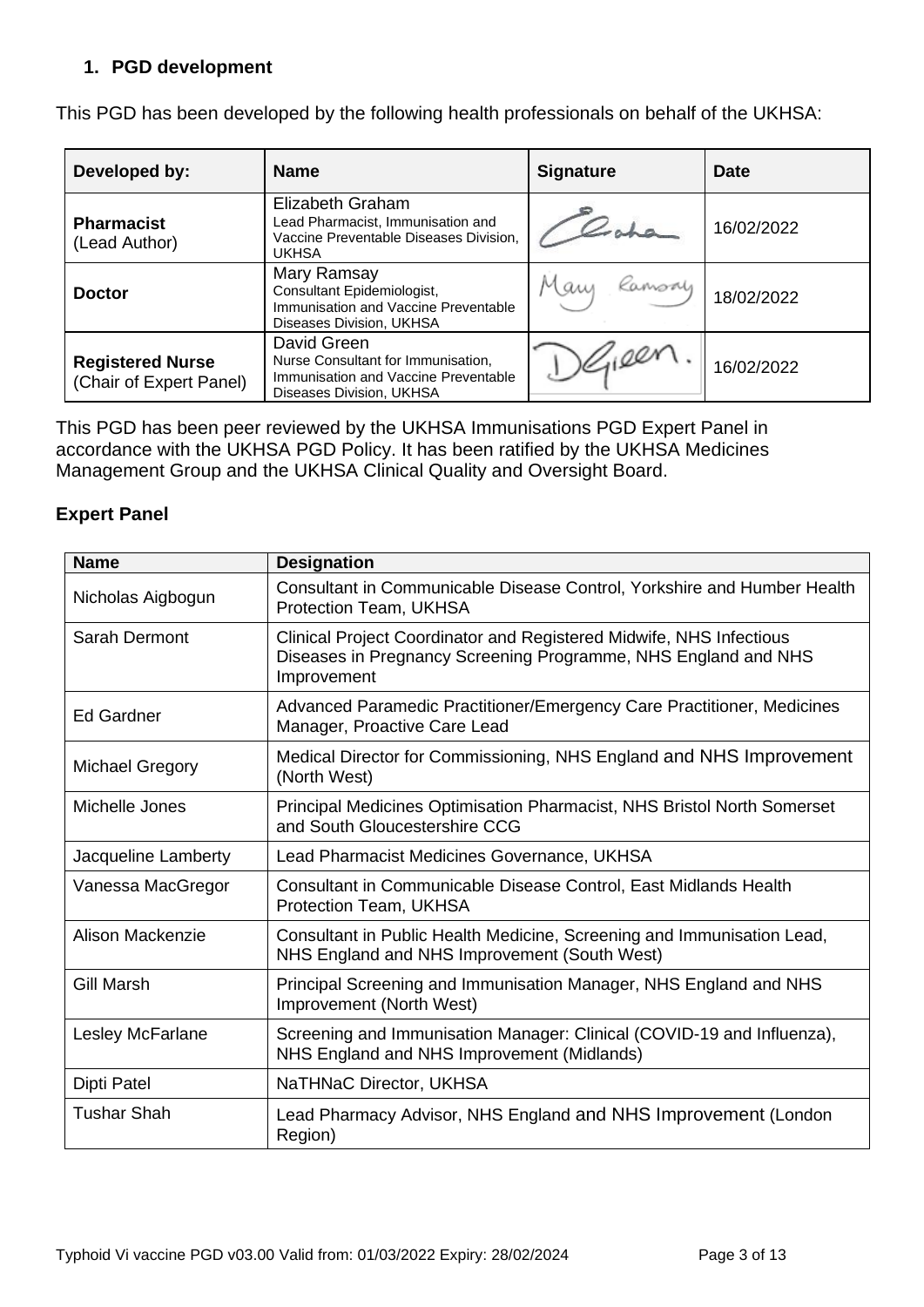## <span id="page-3-0"></span>**2. Organisational authorisations**

The PGD is not legally valid until it has had the relevant organisational authorisation.

It is the responsibility of the organisation that has legal authority to authorise the PGD, to ensure that all legal and governance requirements are met. The authorising body accepts governance responsibility for the appropriate use of the PGD.

**NHS England & NHS Improvement (South East)** authorises this PGD for use by the services or providers listed below:

Authorised for use by the following organisations and/or services All NHS England commissioned immunisation services within the NHS England and NHS Improvement South East Region.

<span id="page-3-1"></span>Limitations to authorisation

This patient group direction (PGD) must only be used by the registered healthcare practitioners identified in Section 3 who have been named by their organisation to practice under it. The most recent in-date final version authorised by NHS England and NHS Improvement (South East) must be used.

This PGD includes vaccination of individuals across the national immunisation programme. Users of this PGD should note that where they are commissioned to immunise certain groups this PGD does not constitute permission to offer immunisation beyond the groups they are commissioned to immunise.

| Organisational approval (legal requirement)    |                  |      |             |
|------------------------------------------------|------------------|------|-------------|
| <b>Role</b>                                    | <b>Name</b>      | Sign | Date        |
| South East Regional<br><b>Medical Director</b> | Dr Vaughan Lewis |      | 22 Feb 2022 |

| Additional signatories according to locally agreed policy |             |             |             |
|-----------------------------------------------------------|-------------|-------------|-------------|
| <b>Role</b>                                               | <b>Name</b> | <b>Sign</b> | <b>Date</b> |
|                                                           |             |             |             |
|                                                           |             |             |             |
|                                                           |             |             |             |
|                                                           |             |             |             |
|                                                           |             |             |             |
|                                                           |             |             |             |
|                                                           |             |             |             |
|                                                           |             |             |             |

Local enquiries regarding the use of this PGD may be directed to your local screening and immunisation team.

Section 7 provides a practitioner authorisation sheet. Individual practitioners must be authorised by name to work to this PGD. Alternative practitioner authorisation sheets may be used where appropriate in accordance with local policy, but this should be an individual agreement or a multiple practitioner authorisation sheet as included at the end of this PGD.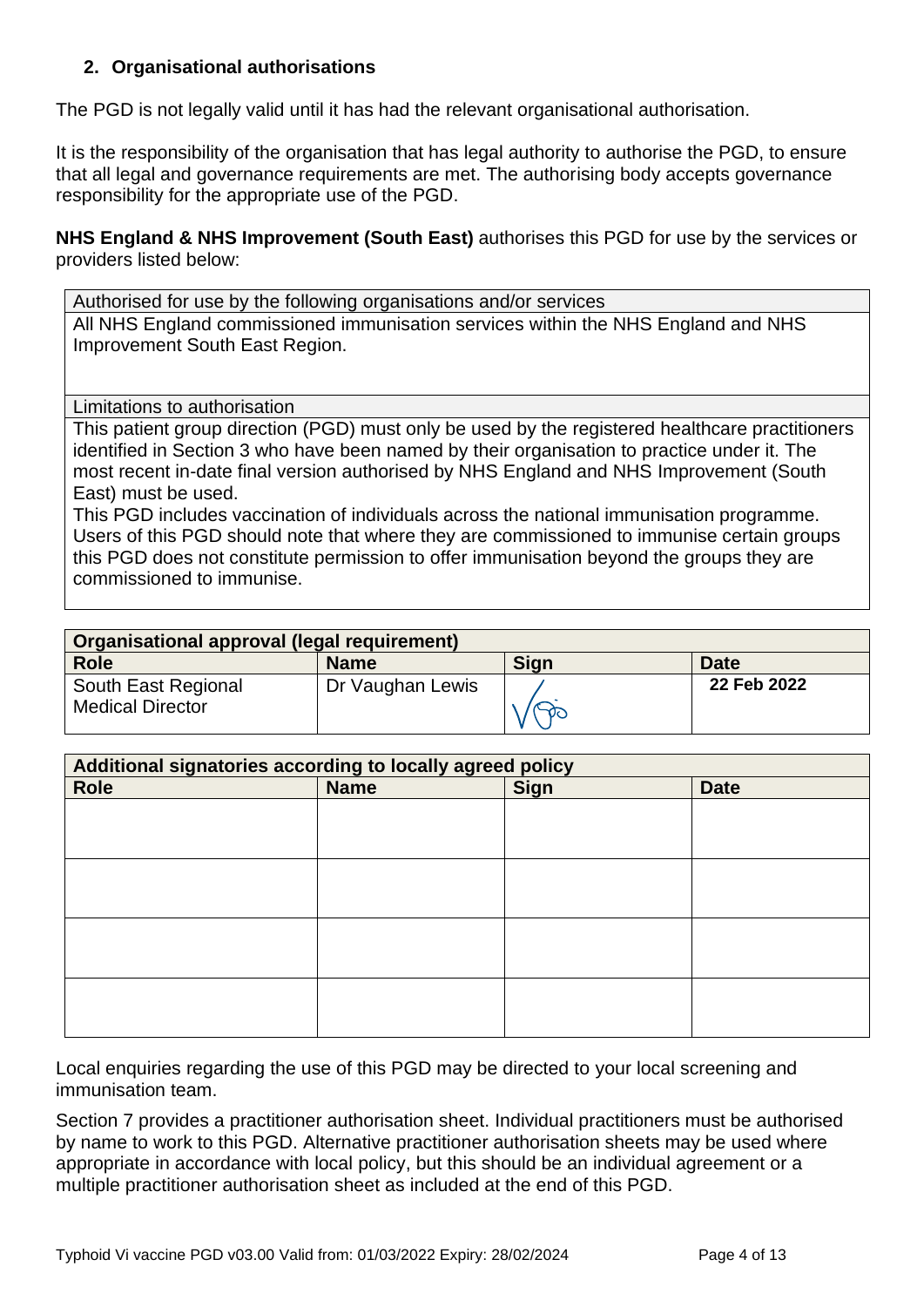<span id="page-4-1"></span><span id="page-4-0"></span>

| <b>Qualifications and</b><br>professional registration | Registered professional with one of the following bodies:<br>nurses and midwives currently registered with the Nursing and<br>Midwifery Council (NMC)<br>pharmacists currently registered with the General Pharmaceutical<br>Council (GPhC) (Note: This PGD is not relevant to privately provided<br>community pharmacy services)<br>paramedics and physiotherapists currently registered with the Health<br>and Care Professions Council (HCPC)<br>The practitioners above must also fulfil the <b>Additional requirements</b><br>detailed below.<br>Check Section 2 Limitations to authorisation to confirm whether all<br>practitioners listed above have organisational authorisation to work under<br>this PGD.                                                                                                                                                                                                                                                                                                                                                                                                                                                                                                                                                                                                                                                                                                       |
|--------------------------------------------------------|----------------------------------------------------------------------------------------------------------------------------------------------------------------------------------------------------------------------------------------------------------------------------------------------------------------------------------------------------------------------------------------------------------------------------------------------------------------------------------------------------------------------------------------------------------------------------------------------------------------------------------------------------------------------------------------------------------------------------------------------------------------------------------------------------------------------------------------------------------------------------------------------------------------------------------------------------------------------------------------------------------------------------------------------------------------------------------------------------------------------------------------------------------------------------------------------------------------------------------------------------------------------------------------------------------------------------------------------------------------------------------------------------------------------------|
| <b>Additional requirements</b>                         | Additionally, practitioners:<br>must be authorised by name as an approved practitioner under the<br>current terms of this PGD before working to it<br>must have undertaken appropriate training for working under PGDs for<br>$\bullet$<br>supply/administration of medicines<br>must be competent in the use of PGDs (see NICE Competency<br>framework for health professionals using PGDs)<br>must be familiar with the vaccine product and alert to changes in the<br>Summary of Product Characteristics (SPC), Immunisation Against<br>Infectious Disease (the 'Green Book'), and national and local<br>immunisation programmes<br>must have undertaken training appropriate to this PGD as required by<br>$\bullet$<br>local policy and in line with the National Minimum Standards and Core<br><b>Curriculum for Immunisation Training</b><br>must be competent to undertake immunisation and to discuss issues<br>related to immunisation<br>must be competent in the handling and storage of vaccines, and<br>$\bullet$<br>management of the cold chain<br>must be competent in the recognition and management of anaphylaxis<br>must have access to the PGD and associated online resources<br>should fulfil any additional requirements defined by local policy<br>$\bullet$<br>The individual practitioner must be authorised by name, under the<br>current version of this PGD before working according to it. |
| <b>Continued training</b><br>requirements              | Practitioners must ensure they are up to date with relevant issues and<br>clinical skills relating to immunisation and management of anaphylaxis,                                                                                                                                                                                                                                                                                                                                                                                                                                                                                                                                                                                                                                                                                                                                                                                                                                                                                                                                                                                                                                                                                                                                                                                                                                                                          |
|                                                        | with evidence of appropriate Continued Professional Development (CPD).<br>Practitioners should be constantly alert to any subsequent<br>recommendations from the UKHSA and/or NHS England and NHS<br>Improvement and other sources of medicines information.<br>Note: The most current national recommendations should be followed but<br>a Patient Specific Direction (PSD) may be required to administer the<br>vaccine in line with updated recommendations that are outside the criteria<br>specified in this PGD.                                                                                                                                                                                                                                                                                                                                                                                                                                                                                                                                                                                                                                                                                                                                                                                                                                                                                                     |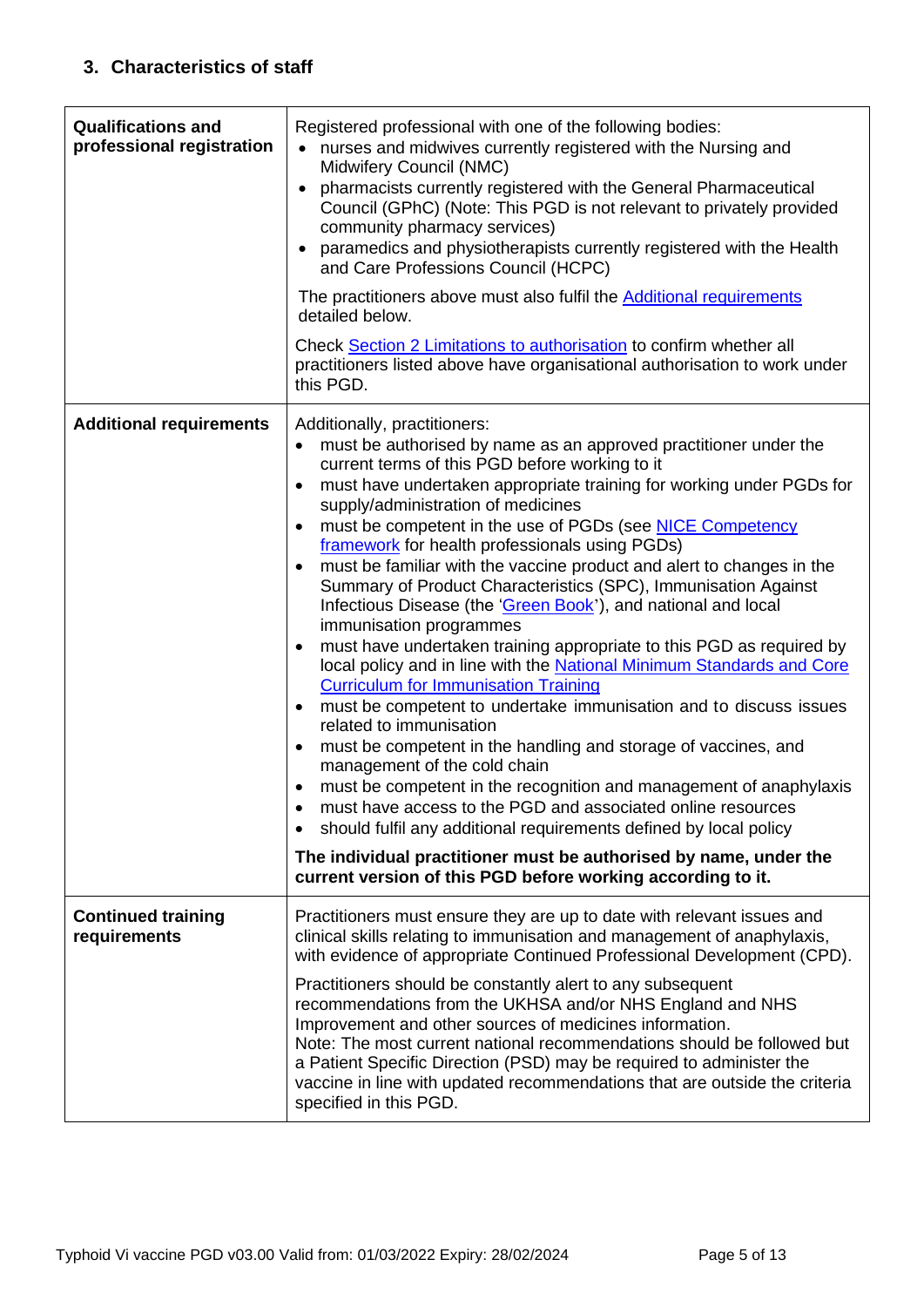## **4. Clinical condition or situation to which this PGD applies**

| <b>Clinical condition or</b><br>situation to which this<br><b>PGD applies</b> | Indicated for the active immunisation of individuals against S. typhi<br>infection in accordance with national recommendations in Chapter 33 of<br>Immunisation Against Infectious Disease: The 'Green Book' and<br>NaTHNaC recommendations for typhoid vaccination for travel.                                                                                                                                                                                                                                                                                                                                                                                                                                                                                                                                                                                                                                                                                                                                                                                                                                                                                                                                                                              |
|-------------------------------------------------------------------------------|--------------------------------------------------------------------------------------------------------------------------------------------------------------------------------------------------------------------------------------------------------------------------------------------------------------------------------------------------------------------------------------------------------------------------------------------------------------------------------------------------------------------------------------------------------------------------------------------------------------------------------------------------------------------------------------------------------------------------------------------------------------------------------------------------------------------------------------------------------------------------------------------------------------------------------------------------------------------------------------------------------------------------------------------------------------------------------------------------------------------------------------------------------------------------------------------------------------------------------------------------------------|
| <b>Criteria for inclusion</b>                                                 | Adults and children over 2 years old who:<br>• intend to travel, where typhoid vaccination is currently recommended<br>for travel by NaTHNaC (see the Travel Health Pro website for country-<br>specific advice on typhoid vaccination)<br>Children aged 12 months up to 2 years (off-label use) who:<br>intend to travel, where typhoid vaccination is currently recommended<br>for travel by NaTHNaC and if the risk of typhoid fever is considered<br>high (see the <b>Travel Health Pro</b> website for country-specific advice on<br>typhoid vaccination)                                                                                                                                                                                                                                                                                                                                                                                                                                                                                                                                                                                                                                                                                               |
| Criteria for exclusion <sup>2</sup>                                           | Individuals for whom no valid consent has been received.<br>Individuals who:<br>• are under 12 months of age<br>have had a confirmed anaphylactic reaction to a previous dose of<br>$\bullet$<br>typhoid Vi polysaccharide vaccine or to any components of the vaccine<br>(including trace components from the manufacturing process which<br>may include formaldehyde or casein, see SPC)*<br>• are at increased risk of S. typhi infection because of their occupation<br>(such as laboratory personnel who may handle S. typhi in the course of<br>their work)<br>are suffering from acute severe febrile illness (the presence of a minor<br>infection is not a contraindication for immunisation)<br>*Note: Severe reactions to a previous dose of non-Vi typhoid vaccines do<br>not contraindicate the subsequent use of a Vi-containing vaccine.                                                                                                                                                                                                                                                                                                                                                                                                      |
| <b>Cautions including any</b><br>relevant action to be<br>taken               | Facilities for management of anaphylaxis should be available (see Chapter<br>8 of the Green Book) and advice issued by the Resuscitation Council.<br>Individuals who are immunosuppressed or have HIV infection may not<br>make a full antibody response; consider whether postponing vaccination<br>until the end of the disease or treatment is appropriate. Otherwise,<br>vaccination is recommended even if the antibody response may be limited<br>and the importance of scrupulous attention to personal, food and water<br>hygiene must be emphasised.<br>Syncope (fainting) can occur following, or even before, any vaccination<br>especially in adolescents as a psychogenic response to the needle<br>injection. This can be accompanied by several neurological signs such as<br>transient visual disturbance, paraesthesia and tonic-clonic limb<br>movements during recovery. It is important that procedures are in place to<br>avoid injury from faints.<br>As with all injectable vaccines, TYPHIM Vi must be administered with<br>caution to individuals with thrombocytopenia or a bleeding disorder since<br>bleeding may occur following intramuscular administration to these<br>individuals (see <i>Chapter 4</i> of the Green Book). |

<sup>&</sup>lt;sup>2</sup> Exclusion under this PGD does not necessarily mean the medication is contraindicated, but it would be outside the PGDs remit and another form of authorisation will be required

Typhoid Vi vaccine PGD v03.00 Valid from: 01/03/2022 Expiry: 28/02/2024 Page 6 of 13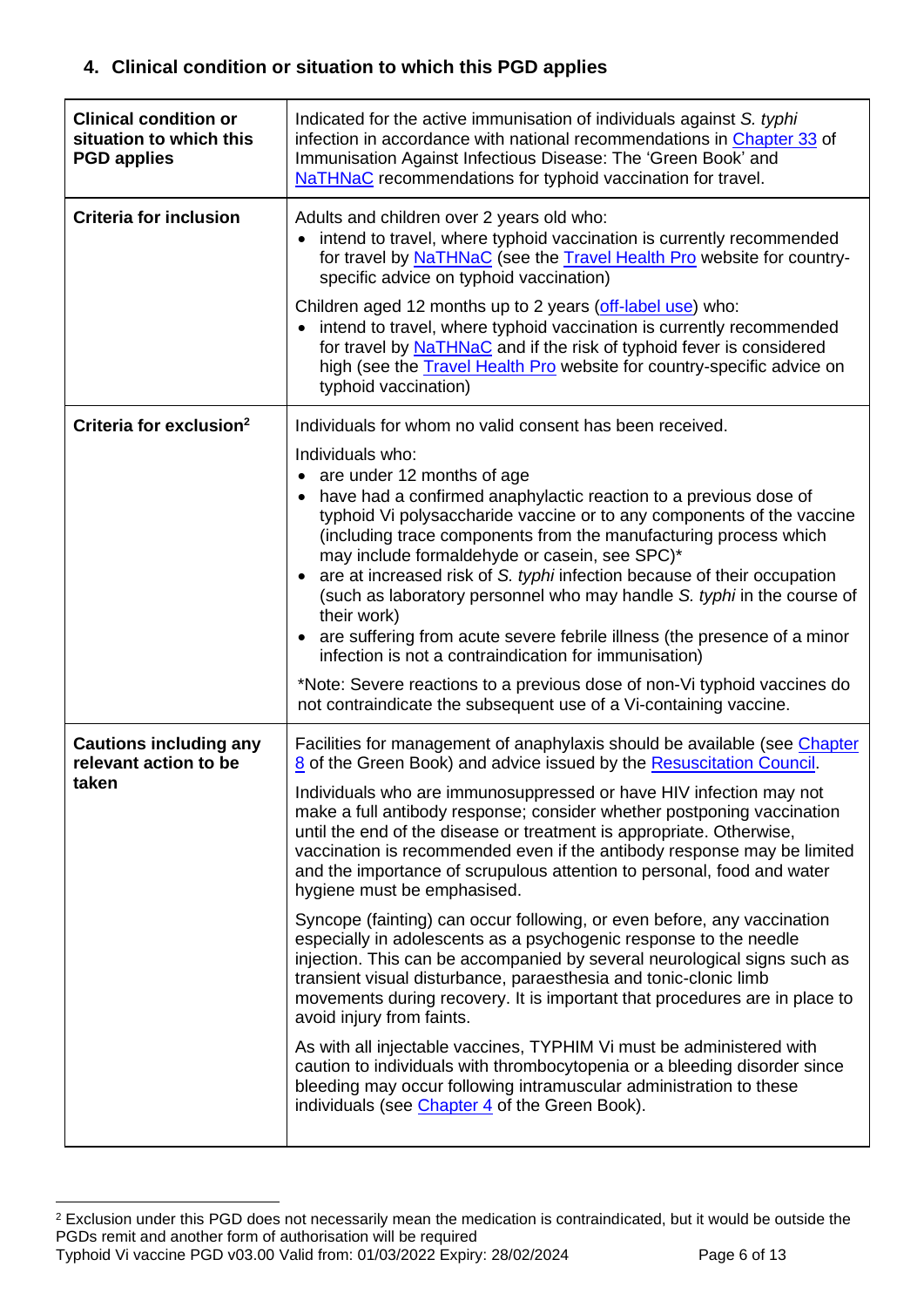| Action to be taken if the<br>patient is excluded          | Individuals under one year of age are not recommended typhoid vaccine.<br>Where vaccine is not recommended (and even when it is), the importance<br>of stringent personal, food and water hygiene measures should be<br>reinforced.              |
|-----------------------------------------------------------|--------------------------------------------------------------------------------------------------------------------------------------------------------------------------------------------------------------------------------------------------|
|                                                           | Individuals who have had a confirmed anaphylactic reaction to a previous<br>dose of typhoid Vi polysaccharide vaccine or any components of the<br>vaccine should be referred to a clinician for specialist advice and<br>appropriate management. |
|                                                           | Individuals who are solely at occupational risk of S. typhi infection should<br>be referred to their employer's occupational health provider for vaccination.                                                                                    |
|                                                           | Individuals suffering acute severe febrile illness should postpone<br>immunisation until they have recovered; immunisers should advise when<br>the individual can be vaccinated and ensure another appointment is<br>arranged.                   |
|                                                           | Seek appropriate advice from the local Screening and Immunisation Team,<br>local Health Protection Team or the individual's clinician as required.                                                                                               |
|                                                           | The risk to the individual of not being immunised must be taken into<br>account. The importance of scrupulous attention to personal, food and<br>water hygiene must be emphasized.                                                               |
|                                                           | Document the reason for exclusion and any action taken in the individual's<br>clinical records.                                                                                                                                                  |
|                                                           | Inform or refer to the GP or a prescriber as appropriate.                                                                                                                                                                                        |
| Action to be taken if the<br>patient or carer declines    | Informed consent, from the individual or a person legally able to act on the<br>person's behalf, must be obtained for each administration.                                                                                                       |
| treatment                                                 | Advise the individual/parent/carer about the protective effects of the<br>vaccine, the risks of infection and potential complications.                                                                                                           |
|                                                           | Document advice given and the decision reached.                                                                                                                                                                                                  |
|                                                           | Inform or refer to the GP as appropriate.                                                                                                                                                                                                        |
| <b>Arrangements for</b><br>referral for medical<br>advice | As per local policy                                                                                                                                                                                                                              |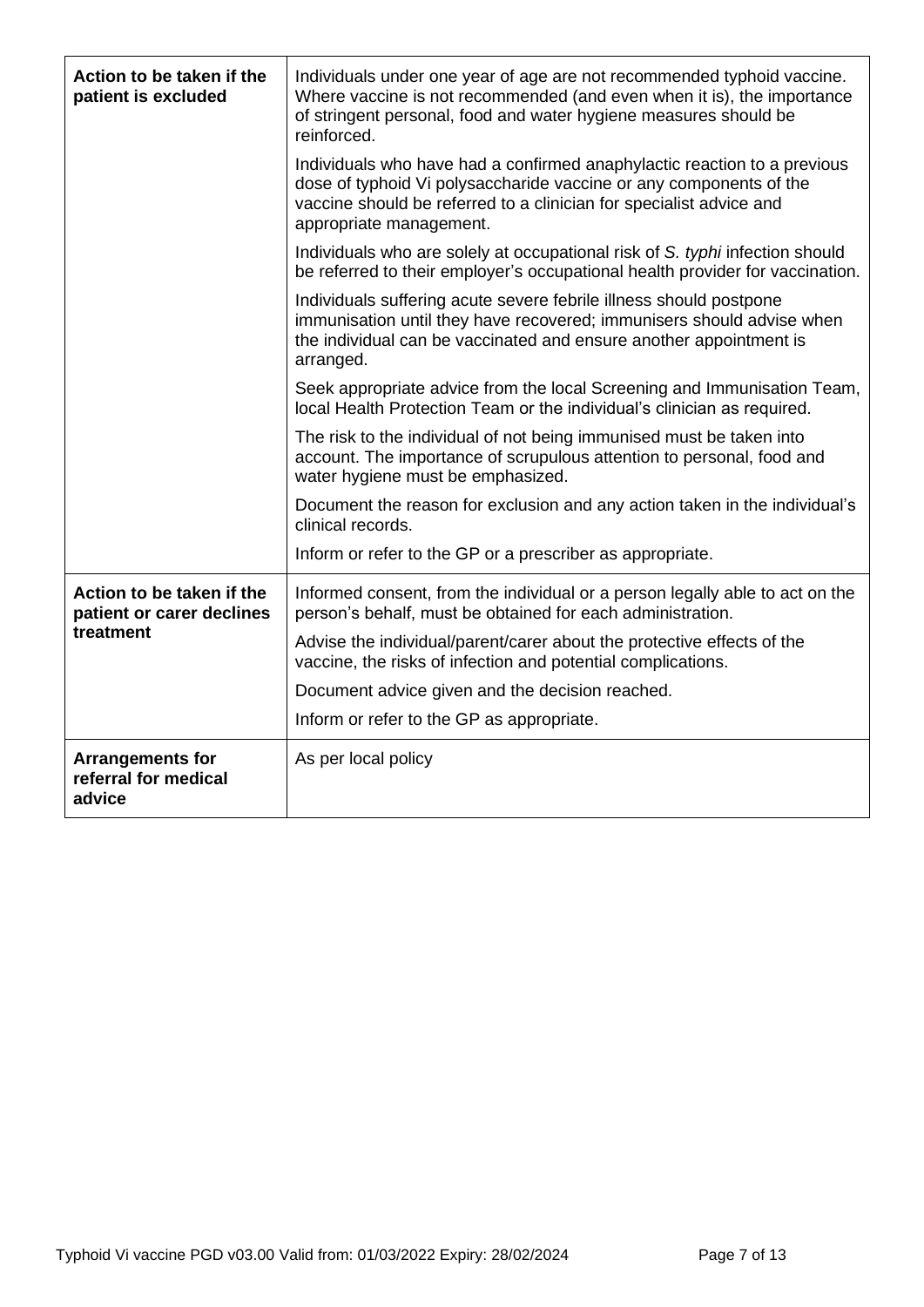## **5. Description of treatment**

<span id="page-7-0"></span>

| Name, strength and<br>formulation of drug                      | Typhoid Vi polysaccharide vaccine, 0.5ml dose containing 25 micrograms<br>Vi polysaccharide of S. typhi (Ty2 strain):<br>TYPHIM Vi® vaccine, solution for injection in a pre-filled syringe<br>$\bullet$                                                                                                                                                                                          |
|----------------------------------------------------------------|---------------------------------------------------------------------------------------------------------------------------------------------------------------------------------------------------------------------------------------------------------------------------------------------------------------------------------------------------------------------------------------------------|
|                                                                | Note: This PGD does not cover the supply or administration of the live oral<br>(Ty21a) typhoid vaccine, Vivotif®.3                                                                                                                                                                                                                                                                                |
| <b>Legal category</b>                                          | Prescription only medicine (POM)                                                                                                                                                                                                                                                                                                                                                                  |
| <b>Black triangle</b> ▼                                        | No                                                                                                                                                                                                                                                                                                                                                                                                |
| Off-label use                                                  | TYPHIM Vi® vaccine may be administered off-label to children between the<br>age of 12 months and two years if the risk of typhoid fever is considered to<br>be high, in accordance with the recommendations in Chapter 33 of the<br>'Green Book' and NaTHNaC.                                                                                                                                     |
|                                                                | Vaccine should be stored according to the conditions detailed in the<br>Storage section below. However, in the event of an inadvertent or<br>unavoidable deviation of these conditions refer to Vaccine Incident<br>Guidance. Where vaccine is assessed in accordance with these guidelines<br>as appropriate for continued use this would constitute off-label<br>administration under this PGD. |
|                                                                | Where a vaccine is recommended off-label consider, as part of the<br>consent process, informing the individual/parent/carer that the vaccine is<br>being offered in accordance with national guidance but that this is outside<br>the product licence.                                                                                                                                            |
| Route / method of<br>administration                            | Administer by intramuscular injection into the deltoid region of the upper<br>arm.                                                                                                                                                                                                                                                                                                                |
|                                                                | When administering at the same time as other vaccines, care should be                                                                                                                                                                                                                                                                                                                             |
|                                                                | taken to ensure that the appropriate route of injection is used for all the<br>vaccinations. The vaccines should be given at separate sites, preferably in<br>different limbs. If given in the same limb, they should be given at least<br>2.5cm apart. The site at which each was given should be noted in the<br>individual's records.                                                          |
|                                                                | For individuals with a bleeding disorder, vaccines normally given by the<br>intramuscular route should be given in accordance with the<br>recommendations in the 'Green Book' Chapter 4.                                                                                                                                                                                                          |
|                                                                | Typhoid Vi polysaccharide vaccine is a clear colourless solution. The<br>vaccine should be visually inspected for particulate matter and<br>discoloration prior to administration. In the event of any foreign particulate<br>matter and/or variation of physical aspect being observed, do not<br>administer the vaccine.                                                                        |
|                                                                | Shake well immediately before administration.                                                                                                                                                                                                                                                                                                                                                     |
|                                                                | The vaccine's SPC provides further guidance on administration and is<br>available from the electronic Medicines Compendium website.                                                                                                                                                                                                                                                               |
| Dose and frequency of<br>administration<br>Continued over page | A single 0.5ml dose.                                                                                                                                                                                                                                                                                                                                                                              |

<span id="page-7-1"></span><sup>&</sup>lt;sup>3</sup> The UKHSA do not currently plan to produce a PGD for live oral (Ty21a) typhoid vaccine (Vivotif®) because, as a 3dose oral course, an appropriately labelled supply would be required. Since the availability of such supplies cannot be assured when writing a national PGD, oral vaccines may be better suited to provision by normal prescription and dispensing services.

Typhoid Vi vaccine PGD v03.00 Valid from: 01/03/2022 Expiry: 28/02/2024 Page 8 of 13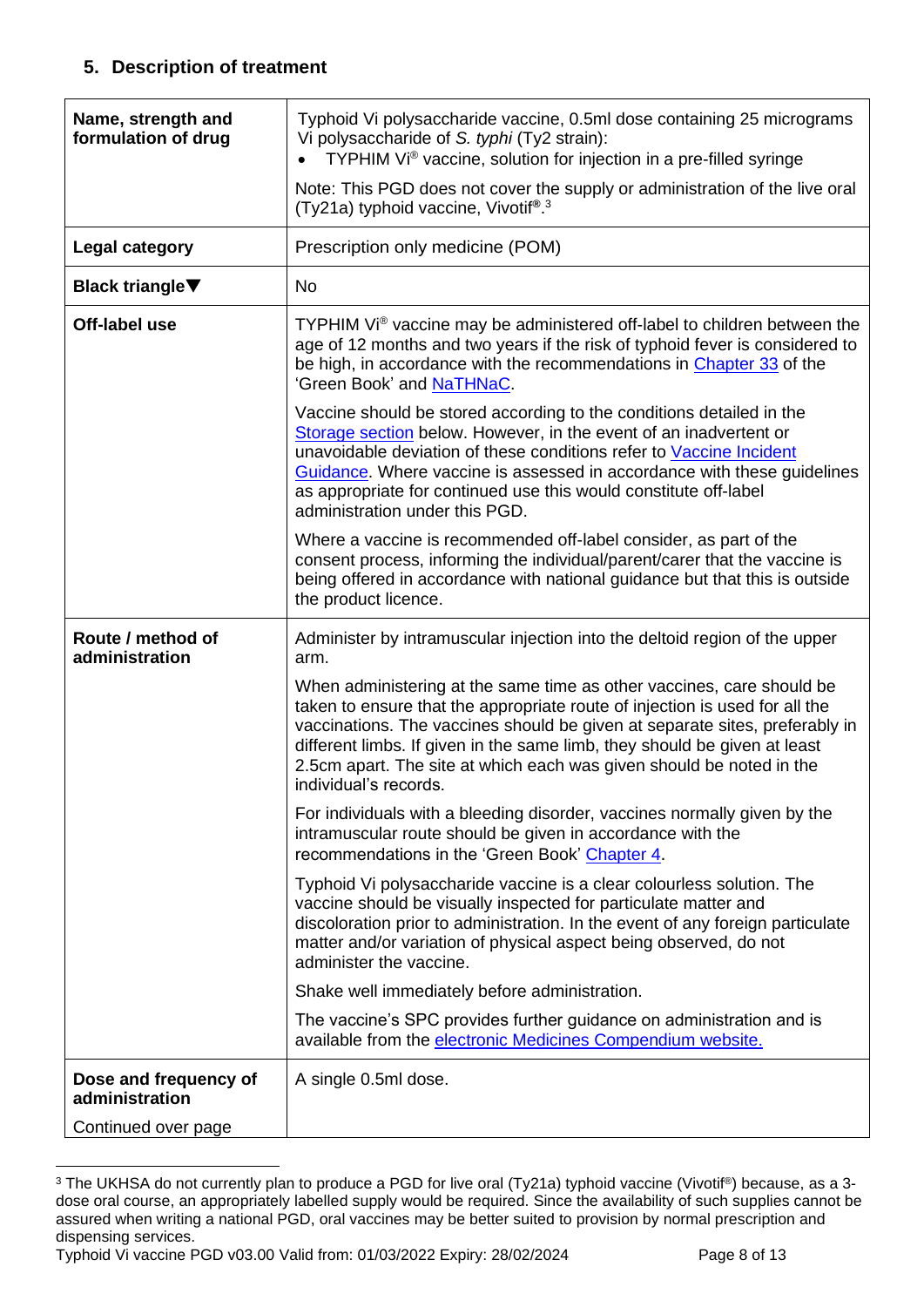<span id="page-8-0"></span>

| Dose and frequency of<br>administration<br>continued | Vaccination should occur at least 2 weeks prior to potential exposure to<br>infection with S. typhi. Based on individual risk assessment, vaccination<br>may be considered up until departure, but protection may be limited.                                                                                                                                              |
|------------------------------------------------------|----------------------------------------------------------------------------------------------------------------------------------------------------------------------------------------------------------------------------------------------------------------------------------------------------------------------------------------------------------------------------|
|                                                      | <b>Revaccination</b>                                                                                                                                                                                                                                                                                                                                                       |
|                                                      | Individuals who plan to travel to an area where typhoid vaccination is<br>currently recommended for travel by NaTHNaC, and who have not<br>received typhoid vaccine in the preceding 3 years should be re-vaccinated<br>against S. typhi.                                                                                                                                  |
|                                                      | Individuals who remain at risk of exposure to S. typhi should be<br>revaccinated every three years (see Special Considerations section).                                                                                                                                                                                                                                   |
|                                                      | Note: Typhoid Vi polysaccharide vaccine may be used for revaccination<br>when individuals have received non-Vi typhoid vaccine for the preceding<br>dose.                                                                                                                                                                                                                  |
| <b>Duration of treatment</b>                         | Single dose.                                                                                                                                                                                                                                                                                                                                                               |
|                                                      | Revaccination may be indicated for individuals who remain at risk of<br>typhoid fever (see Dose and frequency of administration).                                                                                                                                                                                                                                          |
| Quantity to be supplied /<br>administered            | Single 0.5ml dose.                                                                                                                                                                                                                                                                                                                                                         |
| <b>Supplies</b>                                      | Typhoid vaccine is not centrally supplied and should be obtained directly<br>from manufacturers/wholesalers.                                                                                                                                                                                                                                                               |
|                                                      | Protocols for the ordering, storage and handling of vaccines should be<br>followed to prevent vaccine wastage (see the 'Green Book' Chapter 3).                                                                                                                                                                                                                            |
| <b>Storage</b>                                       | Store between +2°C to +8°C.<br>Store in original packaging in order to protect from light.<br>Do not freeze.                                                                                                                                                                                                                                                               |
|                                                      | In the event of an inadvertent or unavoidable deviation of these conditions,<br>vaccine that has been stored outside the conditions stated above should<br>be quarantined and risk assessed for suitability of continued off-label use<br>or appropriate disposal. Refer to Vaccine Incident Guidance.                                                                     |
| <b>Disposal</b>                                      | Equipment used for immunisation, including used vials, ampoules, or<br>discharged vaccines in a syringe or applicator, should be disposed of<br>safely in a UN-approved puncture-resistant 'sharps' box, according to local<br>authority arrangements and guidance in the technical memorandum 07-01:<br>Safe management of healthcare waste (Department of Health, 2013). |
| <b>Drug interactions</b>                             | Immunological response may be diminished in those receiving<br>immunosuppressive treatment. Vaccination is recommended even if the<br>antibody response may be limited.                                                                                                                                                                                                    |
|                                                      | May be given at the same time as other vaccines.                                                                                                                                                                                                                                                                                                                           |
|                                                      | A detailed list of drug interactions is available in the SPC, which is<br>available from the electronic Medicines Compendium website.                                                                                                                                                                                                                                      |
| <b>Identification and</b><br>management of adverse   | Local reactions following vaccination are very common, such as pain,<br>swelling, erythema and induration at the injection site.                                                                                                                                                                                                                                           |
| reactions                                            | Adverse reactions to typhoid Vi polysaccharide vaccines are usually mild<br>and transient, disappearing a few days after immunisation.                                                                                                                                                                                                                                     |
| Continued over page                                  | Other reported reactions to typhoid Vi polysaccharide vaccination include<br>general symptoms such as fever, general aches, malaise, headache,<br>nausea and itching.                                                                                                                                                                                                      |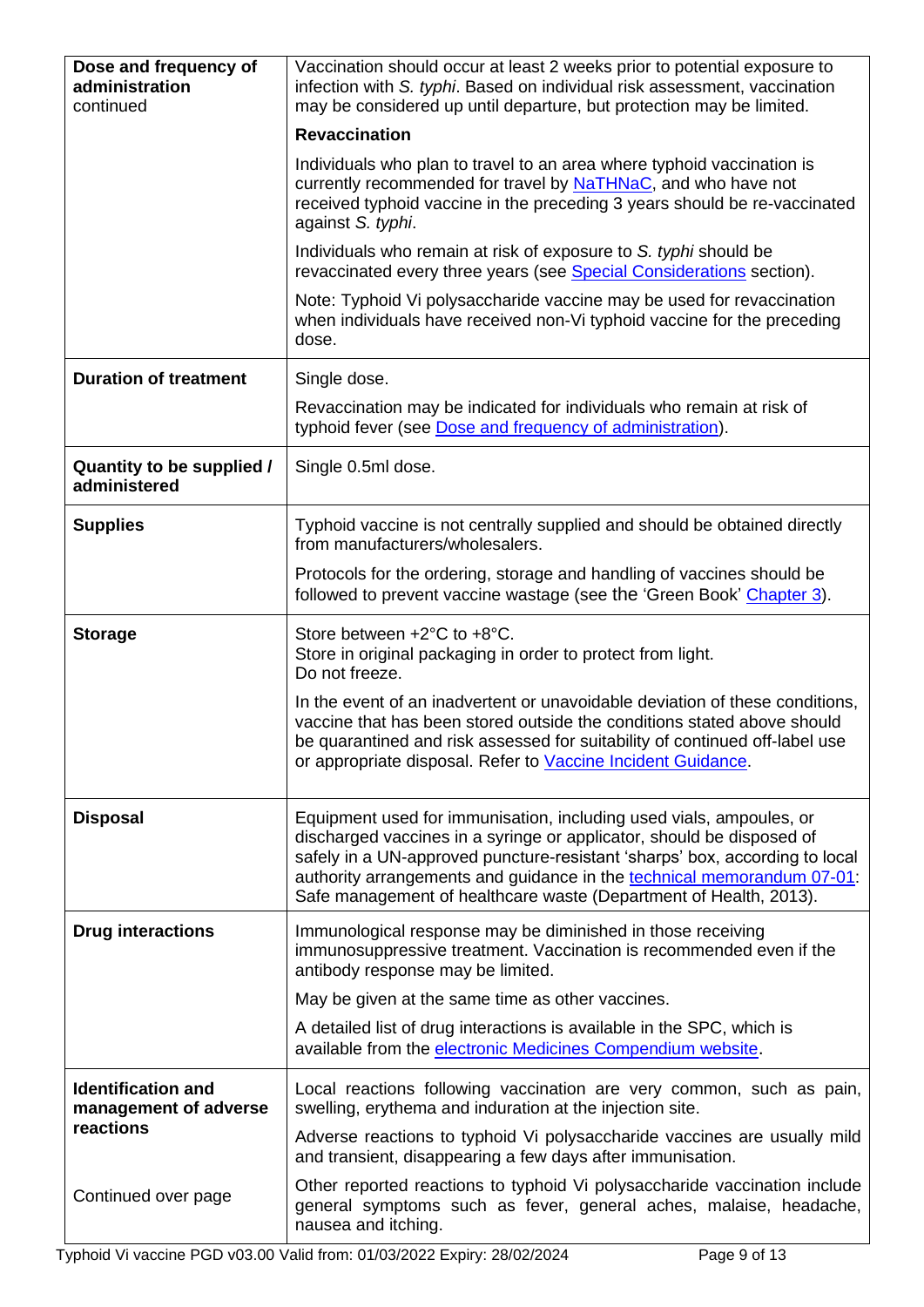<span id="page-9-0"></span>

| <b>Identification and</b><br>management of adverse<br>reactions<br>continued | Hypersensitivity reactions and anaphylaxis can occur but are very rare.<br>A detailed list of adverse reactions is available in the SPC, which is<br>available from the electronic Medicines Compendium website.                                                                                                          |
|------------------------------------------------------------------------------|---------------------------------------------------------------------------------------------------------------------------------------------------------------------------------------------------------------------------------------------------------------------------------------------------------------------------|
| <b>Reporting procedure of</b><br>adverse reactions                           | Healthcare professionals and individuals/parents/carers are encouraged<br>to report suspected adverse reactions to the Medicines and Healthcare<br>products Regulatory Agency (MHRA) using the Yellow Card reporting<br>scheme or search for MHRA Yellow Card in the Google Play or Apple App<br>Store.                   |
|                                                                              | Any adverse reaction to a vaccine should be documented in the<br>individual's record and the individual's GP should be informed.                                                                                                                                                                                          |
| Written information to be<br>given to patient or carer                       | Offer marketing authorisation holder's patient information leaflet (PIL)<br>provided with the vaccine.                                                                                                                                                                                                                    |
| Patient advice / follow up<br>treatment                                      | Inform the individual/parent/carer of possible side effects and their<br>management.                                                                                                                                                                                                                                      |
|                                                                              | The individual/parent/carer should be advised to seek medical advice in<br>the event of an adverse reaction.                                                                                                                                                                                                              |
|                                                                              | The individual/parent/carer should be advised that Typhoid Vi<br>polysaccharide vaccine offers protection against typhoid fever caused by<br>S. typhi, it does not prevent paratyphoid fever or infection with any other<br>serotypes of S. enterica.                                                                     |
|                                                                              | The individual/parent/carer should be advised that protection against S.<br>typhi by vaccination may be less if a large number of infective organisms<br>are ingested.                                                                                                                                                    |
|                                                                              | The importance of scrupulous attention to personal, food and water<br>hygiene must be emphasised for those travelling to endemic areas.                                                                                                                                                                                   |
|                                                                              | When applicable, advise individual/parent/carer when the subsequent<br>dose is due.                                                                                                                                                                                                                                       |
|                                                                              | When administration is postponed advise the individual/parent/carer when<br>to return for vaccination.                                                                                                                                                                                                                    |
| <b>Special considerations /</b><br>additional information                    | Ensure there is immediate access to adrenaline (epinephrine) 1 in 1000<br>injection and access to a telephone.                                                                                                                                                                                                            |
|                                                                              | Protective antibody titres to Vi antigen fall over time. Re-vaccination is<br>necessary when continuing protection is required. Additional doses of Vi<br>vaccine do not boost serum antibody levels; re-vaccination returns<br>antibody levels to those achieved after the primary immunisation.                         |
|                                                                              | Non-conjugated polysaccharide vaccines are poorly immunogenic in<br>infants and young children. There is little definitive data on the efficacy of<br>Vi vaccine in children aged less than 18 months.                                                                                                                    |
|                                                                              | There is no evidence of risk from vaccinating pregnant women or those<br>who are breastfeeding with inactivated vaccines. Since typhoid<br>polysaccharide vaccine is an inactivated (subunit) vaccine, the risks to the<br>fetus are negligible and it should be given where there is an identified risk<br>of infection. |
| <b>Records</b>                                                               | Record:<br>that valid informed consent was given<br>$\bullet$<br>name of individual, address, date of birth and GP with whom the<br>$\bullet$<br>individual is registered<br>name of immuniser<br>$\bullet$                                                                                                               |
| Continued over page                                                          | name and brand of vaccine                                                                                                                                                                                                                                                                                                 |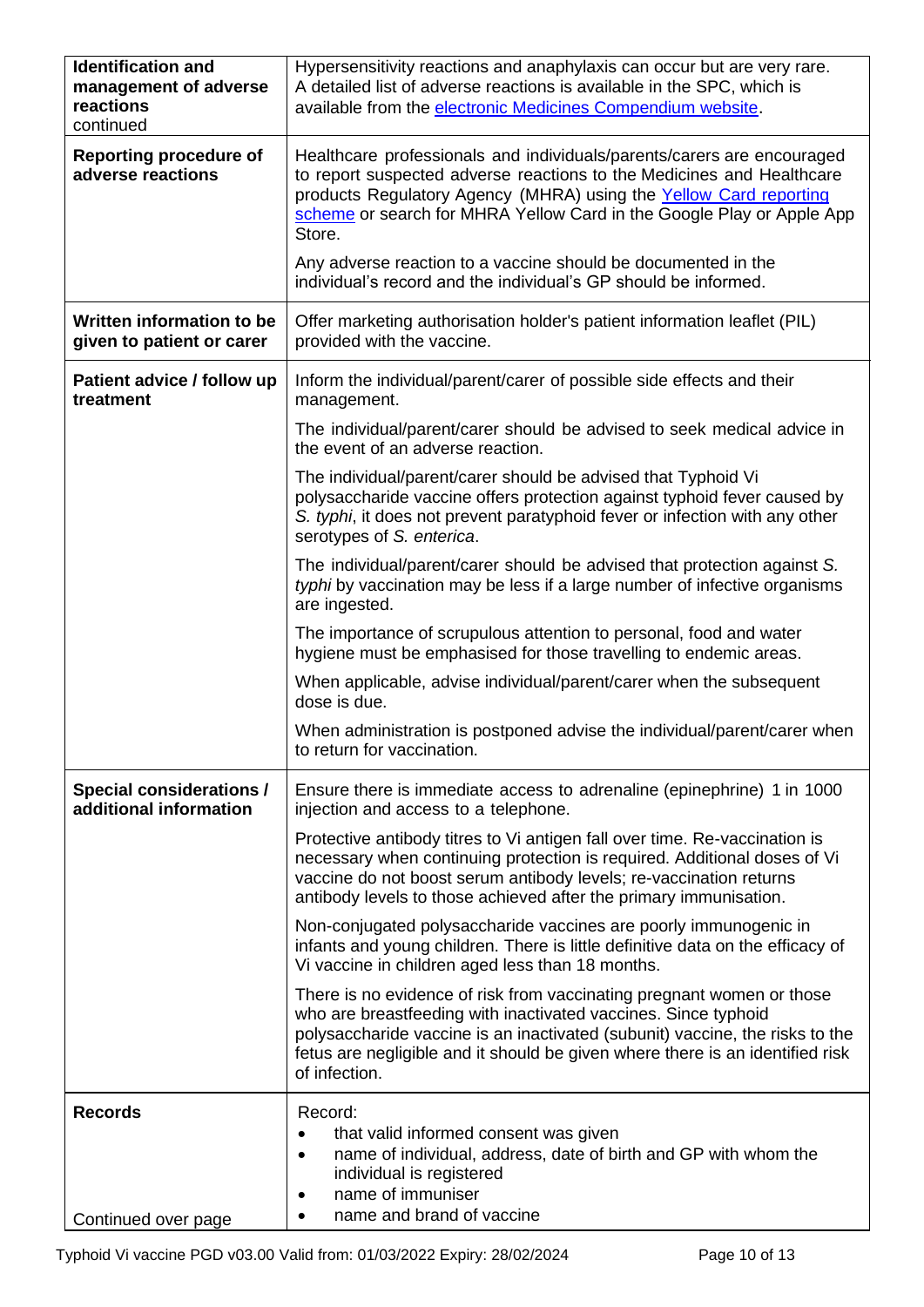| <b>Records</b> | date of administration<br>٠                                                                                                                                                                                                                                           |  |  |
|----------------|-----------------------------------------------------------------------------------------------------------------------------------------------------------------------------------------------------------------------------------------------------------------------|--|--|
| continued      | dose, form and route of administration of vaccine                                                                                                                                                                                                                     |  |  |
|                | quantity administered                                                                                                                                                                                                                                                 |  |  |
|                | batch number and expiry date                                                                                                                                                                                                                                          |  |  |
|                | anatomical site of vaccination                                                                                                                                                                                                                                        |  |  |
|                | advice given, including advice given if excluded or declines<br>immunisation                                                                                                                                                                                          |  |  |
|                | details of any adverse drug reactions and actions taken                                                                                                                                                                                                               |  |  |
|                | supplied via Patient Group Direction (PGD)                                                                                                                                                                                                                            |  |  |
|                | Records should be signed and dated (or a password controlled<br>immunisers record on e-records).                                                                                                                                                                      |  |  |
|                | All records should be clear, legible and contemporaneous.                                                                                                                                                                                                             |  |  |
|                | When vaccine is administered to individuals under 19 years of age, notify<br>the local Child Health Information Systems team (Child Health Records<br>Department) using the appropriate documentation/pathway as required by<br>any local or contractual arrangement. |  |  |
|                | A record of all individuals receiving treatment under this PGD should also<br>be kept for audit purposes in accordance with local policy.                                                                                                                             |  |  |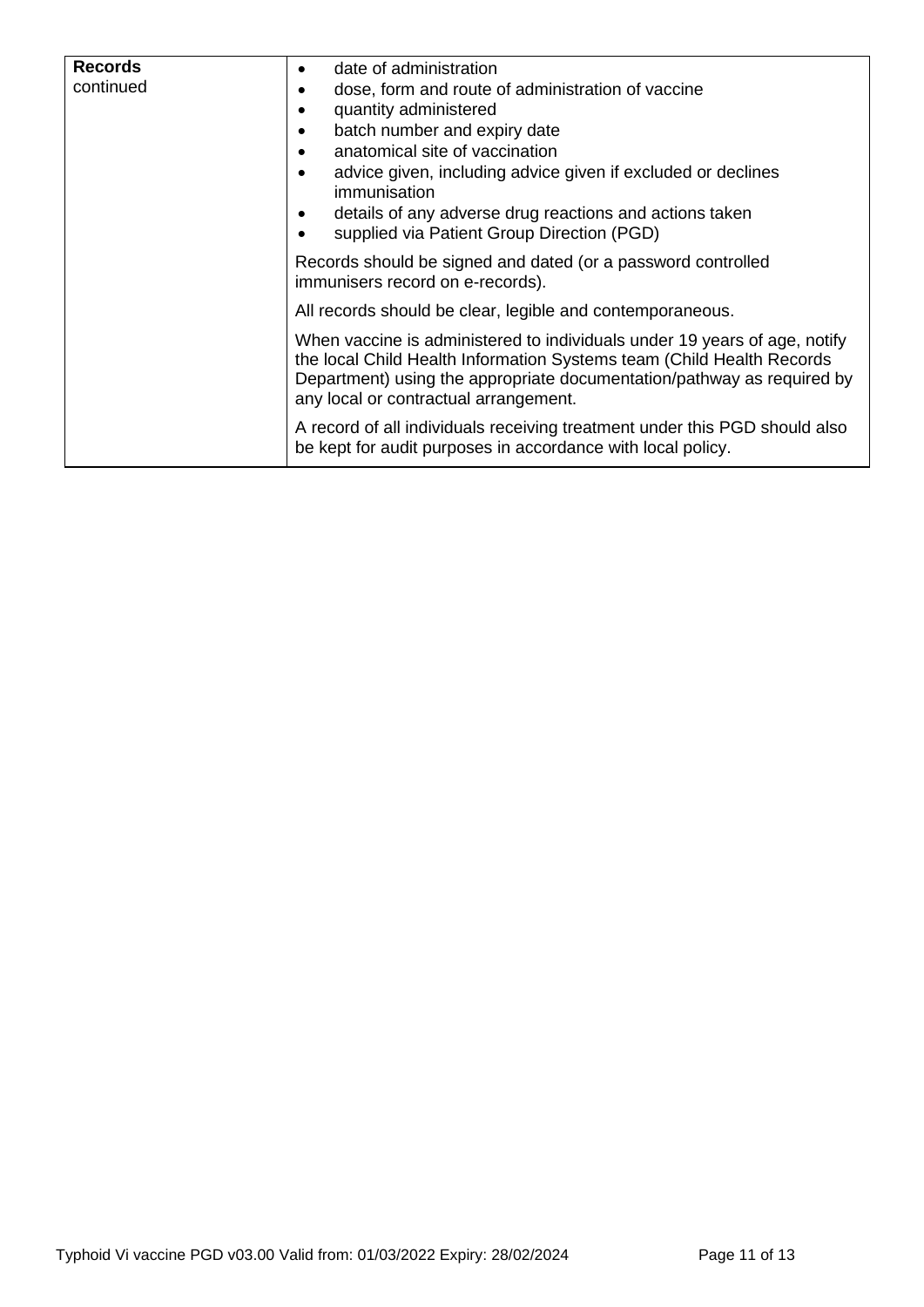## **6. Key references**

| <b>Key references</b> | <b>Product</b>                                                                                                                                                                                                                                                               |  |  |
|-----------------------|------------------------------------------------------------------------------------------------------------------------------------------------------------------------------------------------------------------------------------------------------------------------------|--|--|
|                       | Immunisation Against Infectious Disease: The Green Book Chapter 4,<br>last updated June 2012 and Chapter 33, last updated 3 April 2020.<br>https://www.gov.uk/government/collections/immunisation-against-<br>infectious-disease-the-green-book                              |  |  |
|                       | • Summary of Product Characteristic for TYPHIM Vi®, GlaxoSmithKline<br>UK. Last updated 11 January 2021.<br>http://www.medicines.org.uk/emc/medicine/6186                                                                                                                    |  |  |
|                       | Factsheet: Typhoid and paratyphoid. NaTHNaC. Last Updated 27<br>$\bullet$<br>January 2022. Accessed 3 February 2022.<br>https://travelhealthpro.org.uk/factsheet/49/typhoid-and-paratyphoid<br>https://travelhealthpro.org.uk/countries                                      |  |  |
|                       | <b>General</b>                                                                                                                                                                                                                                                               |  |  |
|                       | Health Technical Memorandum 07-01: Safe Management of Healthcare<br>$\bullet$<br>Waste. Department of Health 20 March 2013.<br>https://www.england.nhs.uk/publication/management-and-disposal-of-<br>healthcare-waste-htm-07-01/                                             |  |  |
|                       | National Minimum Standards and Core Curriculum for Immunisation<br>Training. Published February 2018.<br>https://www.gov.uk/government/publications/national-minimum-<br>standards-and-core-curriculum-for-immunisation-training-for-registered-<br>healthcare-practitioners |  |  |
|                       | • NICE Medicines Practice Guideline 2 (MPG2): Patient Group<br>Directions. Published March 2017.<br>https://www.nice.org.uk/guidance/mpg2                                                                                                                                    |  |  |
|                       | NICE MPG2 Patient group directions: competency framework for health<br>$\bullet$<br>professionals using patient group directions. Updated March 2017.<br>https://www.nice.org.uk/guidance/mpg2/resources                                                                     |  |  |
|                       | <b>UKHSA Immunisation Collection</b><br>$\bullet$<br>https://www.gov.uk/government/collections/immunisation                                                                                                                                                                  |  |  |
|                       | Vaccine Incident Guidance<br>https://www.gov.uk/government/publications/vaccine-incident-guidance-<br>responding-to-vaccine-errors                                                                                                                                           |  |  |